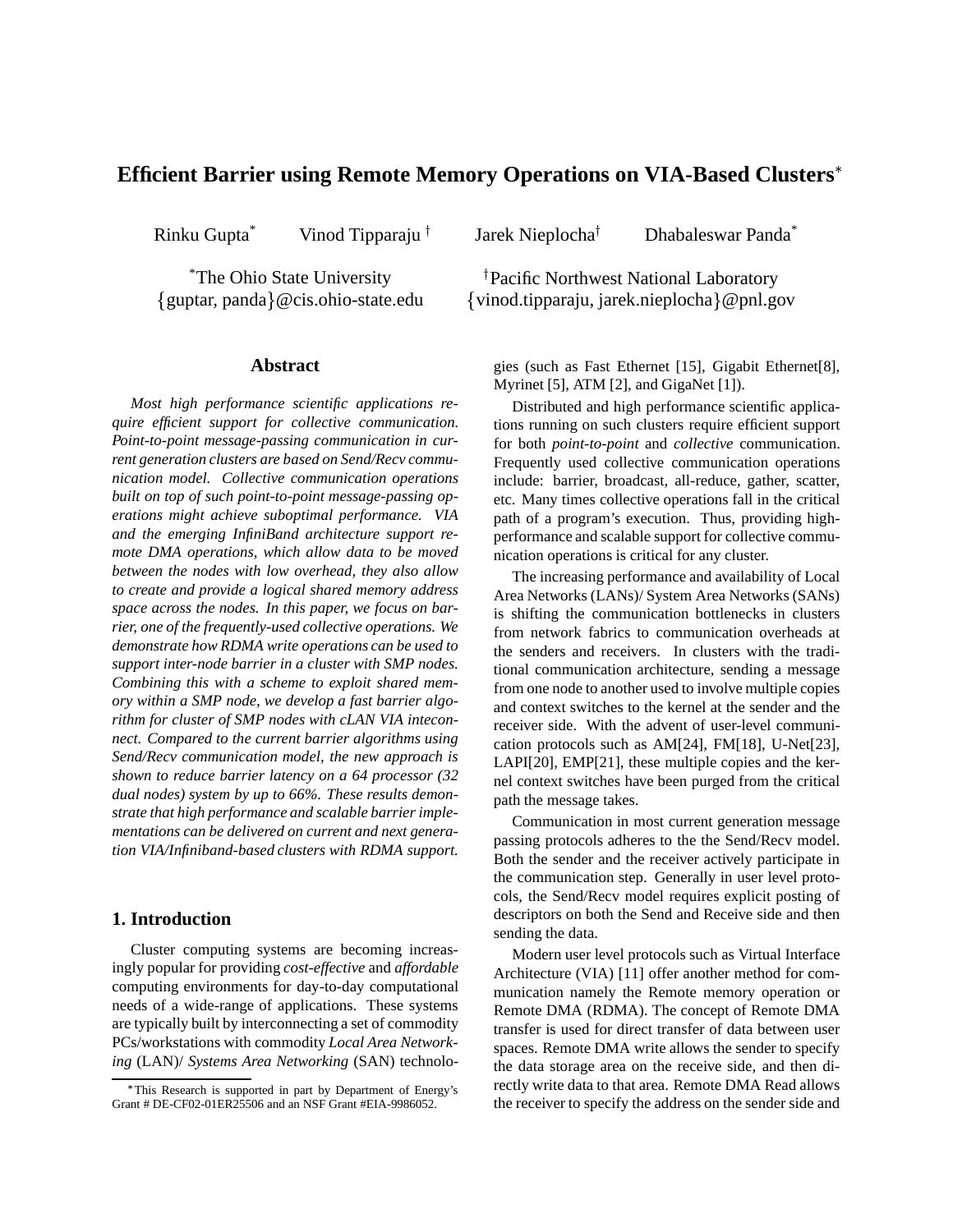directly read data from that location. The RDMA facility is very much like the get-put model supported by any higher-level libraries like ARMCI [17]. Using RDMA relieves the receiver from the task of posting a descriptor, or allocating buffers before a send takes place. This is because RDMA in itself is transparent to the receiver. The sender knows the memory address of the destination node and can directly write to it.

This raises an interesting challenge whether this remote memory operation capability can be used to support efficient collective communication in clusters. Past works in the collective communication area have primarily focused on development of optimized and scalable algorithms on top of point-to-point operations [13, 4, 19]. These point-to-point operations are typically supported by Send/Recv model of communication. Remote memory capability through RDMA operations allows to define a set of buffers across the nodes of a cluster which can be used as a logical shared address space to exchange data efficiently. As modern clusters are being built with Symmetric Multi-Processor (SMP) nodes, it also provides shared memory within a node to support efficient intra-node communication. This raises the following open questions:

- 1. Can remote operations be used to support efficient inter-node communication steps for a collective operation?
- 2. Can shared memory communication within an SMP node be used to support efficient intra-node communication steps for a collective operation?
- 3. How both these features can be combined to support high performance and scalable collective operations on modern and next generation clusters consisting of SMP nodes?

In this paper, we take on such a challenge. We focus on barrier synchronization, a frequently-used collective communication operation. First, we show how remote memory operations (such as RDMA write) can be used to support efficient inter-node barrier on an SMP cluster. Various design issues and alternatives associated with this approach are presented and analyzed. Next, we describe our approach of exploiting shared memory within an SMP node to support efficient intra-node barrier. Combining both these solutions lead to a high performance implementation of barrier for cluster of SMP nodes.

Compared to the current barrier algorithm in MVICH/MPICH using Send/Recv communication model, our new approach is shown to reduce barrier latency on a 64 processor (32 dual nodes) system by up to 66%.

The paper is organized as follows. Section 2 provides an overview of Virtual Interface Architecture and Message Passing Interface(MPI). Section 3 presents the basic idea behind using remote operations. Design issues are presented in Section 4. Section 5 describes our new Barrier algorithm. Design solutions and implementation details are presented in Section 6. Experimental results are presented in Section 7. Conclusions and future work are presented in Section 8.

# **2. Overview of VIA and MPICH/MVICH**

In this Section, we provide a brief overview of VIA and MPICH/MVICH architecture.

## **2.1. Virtual Interface Architecture**

The Virtual Interface Architecture (VIA) has been proposed as a standard for user-level communication protocols for low latency and high bandwidth SANs. The VIA specification mainly aims at reducing the number of copies associated with a message transfer and removing the kernel from the critical path the message takes. It is achieved by providing user applications a protected and directly accessible network interface called a Virtual Interface (VI).

Figure 1 describes the Virtual Interface Architectural model. Each VI is a communication endpoint consisting of a Send Queue and a Receive Queue. Applications post requests to these queues in the form of VI descriptors. Each descriptor contains a Control Segment (CS), variable number of Data Segments (DS) and possibly an Address Segment (AS). Each DS contains a user buffer virtual address. The descriptor gives necessary information including the data buffer address and length. VIA requires that the memory buffers used in the data transfer to be registered to avoid swapping out of the pages and transferring data directly from the buffers to the network. For each contiguous region of memory registered, the application (VI consumer) gets an opaque handle. The registered memory can be referenced by the virtual address and the associated memory handle.



**Figure 1. VI Architectural Model**

The VIA specifies two types of data transfer facilities: the traditional send and receive messaging model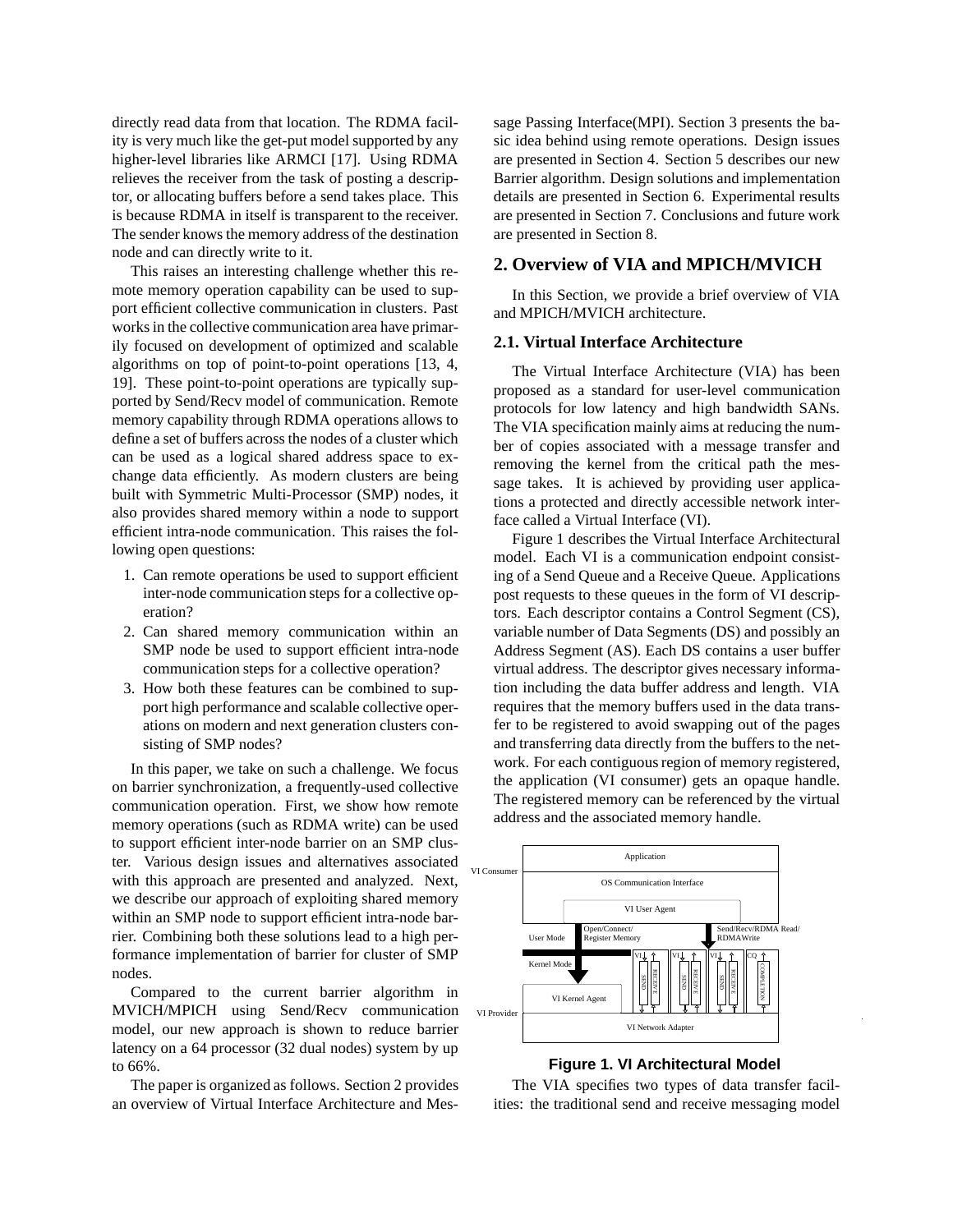and the Remote Direct Memory Access (RDMA) model. The VI Descriptor distinguishes between the Send and RDMA. The Send descriptor contains the CS and DS. In case of RDMA, the VI descriptor also contains the AS. In the AS, the user specifies the address of the buffer at the destination node and the memory handle associated with that registered destination buffer address.

In the send and receive model, each send descriptor on the local node has to be matched with a receive descriptor on the remote node. Failure to post a receive descriptor on the remote node results in the message being dropped and if the connection is a reliable connection, it even results in the breaking of the connection.

In the RDMA model, the initiator specifies both the virtual address of the local user buffer and that of the remote user buffer. In this model, a descriptor does not have to be posted on the receiver side corresponding to every message. The exception to this case is when the RDMA write is used in conjunction with immediate data, a receive descriptor is consumed at the receiver end.

There are two types of RDMA operations: RDMA write and RDMA read. In the RDMA write operation, the initiator specifies both the virtual address of the locally registered source user buffer and that of the remote destination user buffer. In the RDMA Read operation, the initiator specifies the source of the data transfer at the remote and the destination of the data transfer within a locally registered contiguous memory location. In both cases, the initiator should know the remote address and should have the memory handle for that address beforehand.

Since the introduction of VIA, many software, firmware and hardware implementations of VIA have become available. The Berkeley VIA [6], Firm VIA [3], M-VIA [14], ServerNet VIA [22], GigaNet VIA [12] are among these implementations. In this paper, we focus on the RDMA write feature of VIA and use GigaNet VIA for experimental evaluation.

#### **2.2. MPICH/MVICH**

Message Passing Interface [16] is a standard library specification for message passing. MPI includes pointto-point message passing and collective communication, all scoped to a user specified group of processes. MPI provides abstractions for processes at two levels. First, processes are named according to the rank of the group in which the communication is being performed. Second, virtual topologies allow graph or Cartesian naming of processes that help relate the application semantics to the message passing semantics in a convenient and efficient way. A key concept in MPI is that of a communicator, which provides a safe message-passing con-

text for the multiple layers of software within an application that may need to perform message passing. For example, messages from a support library will not interfere with the other messages in the application, provided the support library uses a separate communicator. Communicators, which house group and communication context (scope) information, provide an important measure of safety that is necessary and useful for building up library-oriented parallel code. Within a communicator, point-to-point and collective operations are also independent.

MPICH [9], which combines portability with high performance is one of the most popular implementations of Message Passing Interface. A new version of MPICH, called MVICH [10], was developed over the VIA. We evaluate our scheme using MVICH 1.0.

## **3. Basic Concept**

In a shared memory system, a barrier operation can be done very easily. A specific memory location can be reserved for the barrier operation and initialized to '0'. When processes reach the barrier, they can simply increment the value at the location (in an atomic manner) and then wait for the value to be updated by all other processes.

Another approach is to have a section of memory (with multiple locations) be reserved for barrier and initialized to '0'. Every process can write a '1' to a specified location in this memory region when it reaches the barrier. Next, it reads from other memory locations to see if other nodes have reached the barrier. This concept is illustrated in Figure 2 with four processes (P0, P1, P2 and P3) and four memory locations. The figure shows the memory location corresponding to each process. In this figure, P0, P2, and P3 have already set the byte in the respective locations when they encounter the barrier and are waiting for P1 to set the value in its location. As soon as P1 sets the value in its location, all processes view it and can be released from their barrier.

| P <sub>0</sub> | $\mathbf{1}$     |
|----------------|------------------|
| P1             | $\boldsymbol{0}$ |
| P <sub>2</sub> | 1                |
| P <sub>3</sub> | 1                |

## **Figure 2. Illustration of a simple barrier scheme using shared memory**

Efficient execution of the above shared memorybased barriers require several issues related to cache coherency to be addressed. If the shared memory is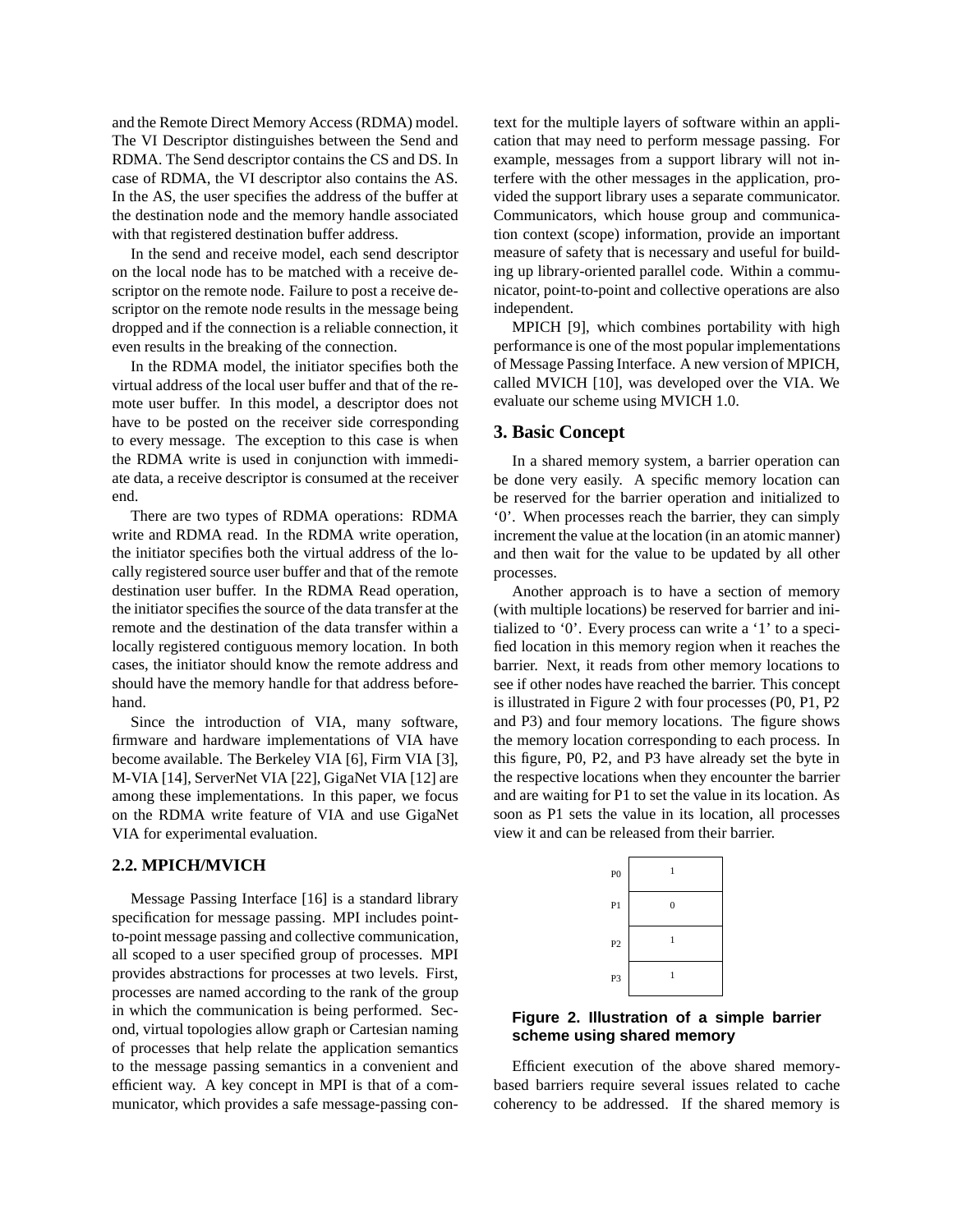cache coherent, the barrier implementation turns out to be considerably simpler and faster. The processes obtain the data by a simple local read operation without additional complexities. However to reduce false sharing, the memory locations associated with the processes need to be mapped to different cache lines to eliminate false sharing [7].

In a cluster with distributed memory organization, when an operation like barrier takes place, the nodes typically send and receive explicit messages. Some kind of barrier algorithms (pair-wise exchange with recursive doubling or gather-followed-by-broadcast) with multiple phases (steps) are used to implement the barrier. Each of the communication steps typically use a Send/Recv model to communicate. Receiving a message from a node is typically an expensive operation in higher level libraries over user level protocols like VIA. For example, in the MPI library, a receiver has to take care of unexpected receive messages. When messages come in, the relevant descriptor has to be searched for. If there is no descriptor posted, data is sent to an intermediate buffer. When the actual descriptor gets posted, the data has to be copied from the temporary buffer to the user buffer. In addition, the layering structure of the middle libraries adds considerable overhead on the message latency, making each of the communication step slower and the entire barrier operation slower.

The method of RDMA communication offers a new mechanism for transferring data, by directly writing into the memory of a remote processor/node. Consider a set of buffers being allocated at each remote processor/node and their addresses being exchanged before execution of a program. The collection of these buffers (together with their addresses) provide a logical shared memory region (without coherency) for all processors. Now, the processors can exploit the advantages associated with shared memory-based algorithms to implement barrier. Since RDMA operations are typically faster than Send/Recv communication on the GigaNet VIA implementation, this approach also promises better performance. In addition, posting receive descriptor is not required for RDMA operations to complete.

Modern clusters consist of network of SMP nodes where each node can have multiple processors. We exploit the coherent shared memory within a node to support efficient intra-node barrier steps. We exploit the logical shared memory capability provided by RDMA operations to support efficient inter-node barrier steps. A combination of these two approaches lead us to a better barrier implementation in MPI compared to the current implementation using Send/Recv communication steps.

In the next Sections, we discuss the major design issues, alternative solutions and their trade-offs and describe the implementation details.

#### **4. Design Issues**

The idea behind using RDMA for barrier is to utilize the concepts of shared memory. The RDMA mechanism and memory registration constraints open up several major issues for designing an RDMA based barrier. One issue is how and when to register the buffers and communicate the addresses of individual buffers to all nodes. Another issue is how to identify valid data at the receiver.

In this Section, we discuss these design issues and present some solutions. In Section 6 we discuss the design choices for our implementation.

## **4.1. Registration of buffers and Address Exchange**

It is a requirement in VIA that data to be sent and received should only be from and to registered buffers. A flexible buffer management scheme is required for this purpose in the context of collective operations. Keeping this in consideration, one solution is to statically register contiguous buffers in memory for each communicator when the communicator is created. In this approach the address of only the starting buffer needs to be communicated to all nodes as the length of the buffer space is the same for all nodes in the same communicator. There will be certain constraints to the order of using these buffers, which we shall discuss in the Section 6. Also, because this is a static scheme the address is communicated only once and the buffers are to be reused as and when needed.

Another approach would be to allow dynamic registration and use of non-contiguous buffers. This will make it mandatory to communicate the addresses of all the buffers to all the nodes. Dynamic registration need not be done in the start of the program but can be done as and when needed. However, the disadvantage of this approach is that the buffer addresses need to be communicated whenever the buffers are created dynamically. Hence, if we register the buffer in the collective operation, we will have additional overhead of address communication with the destination set in the collective operation before sending the actual data to the destination set.

#### **4.2. Data Validity at the Receiver end**

No data is communicated to the receiver in the barrier operation. RDMA write is receiver transparent. It does not require that the receiver posts a descriptor or performs any action in anticipation of the incoming data. The receiver process receives no indication that a new data has been written. When the destination needs the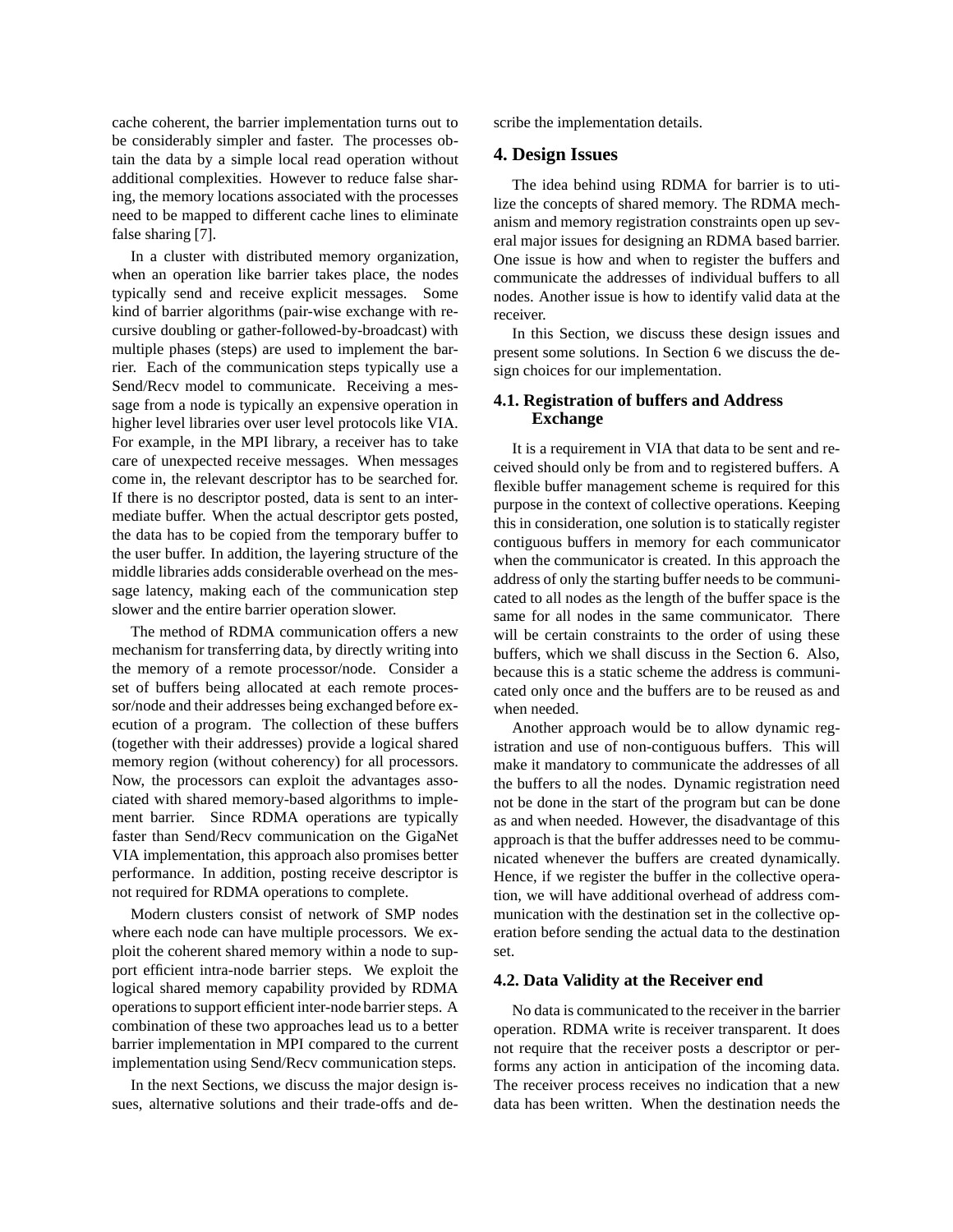data it goes to the memory location and fetches the data from there. We need a mechanism for indicating to the receiver that the data in the memory is valid data.

One method is to let the receiver NIC interrupt the receiver once it receives an RDMA message but this is a very expensive operation and thus not helpful to achive high performance.

Another approach is to use the immediate field in the RDMA descriptor, and set the field when the last RDMA write operation has taken place. However, this requires a consumption of a descriptor at the receive end. This also requires that the receiver be aware of the data coming and post a receive descriptor in advance. This approach disturbs the illusion of shared memory and is not feasible.

Another approach is to let the sender write a special data value, which will be known by the receiver in advance. The presence of that special value will indicate to the receiver that data has been written to its memory location by the sender.

## **5. Our Algorithm**

In this Section, we introduce our intra-node, internode and overall barrier algorithms.

## **5.1. Inter-node Barrier**

The algorithm we use is pairwise exchange with recursive doubling. This algorithm was chosen for its simplicity and efficiency. This algorithm is also currently used in MVICH 1.0 distribution with Send/Recv communication model. It also enables us to provide a fair comparison between performance of the Barrier using Send/Recv and our new implementation of Barrier with RDMA.

When the RDMA barrier is called, the pairwise exchange method follows. Figure 3 gives a pictorial representation of the RDMA Barrier in a 4 node cluster having processes P0, P1, P2, P3 each on a different node. During each barrier involving the same communicator, each process keeps a static count of the barrier number it is participating in that communicator. The Pairwise Exchange Algorithm is a recursive algorithm. The nodes pair up and each node does an RDMA write to the other process buffer using the destination buffer address and memory handle. The sender writes the barrier number which it is involved in for that communicator. Since the receiver is also in the same barrier for that communicator, it also knows the barrier number and it can read the barrier number from its location. Thus, the nodes in the pair do a RDMA write to each others memory and read the data that the other node has written from its own local memory. The nodes form a group. In the next step two groups pair up and a node from one group

does an RDMA write and checking for written data with one node from the other group. These groups are then merged together. This process of pairing up, writing data to each others buffers and then merging is repeated until only one group is left. The barrier is then finished. Overall, in this approach each node performs  $log_2 N$  RDMA writes, where  $N$  is the number of nodes in power of two.

For non-power of two nodes, the set of nodes  $N$  is divided into two sets  $S$  and  $S'$  where  $S$  is the maximum power of two less than N and  $S'$  is the set of nodes in N but not in  $S$ . Initially, every node in  $S'$  does an RDMA write to another node in  $S$ . Then the nodes in  $S$  perform a pairwise exchange barrier. Once the nodes in  $S$  reach a barrier, they RDMA write to the corresponding nodes in  $S'$ . This concludes the barrier for the  $N$  nodes. The number of steps it takes to reach the barrier is  $log_2 N + 2$ steps.



**Figure 3. Inter-node RDMA Barrier between 4 nodes**

# **5.2. Intra-node Barrier**

A barrier algorithm within an SMP node is implemented using a flat tree. For small and medium size SMP nodes such as in the commodity Linux clusters, we found this approach fast and sufficiently scalable. The algorithm is very simple and involves using one flag per process. That flag is located in shared memory and we assure that each flag is located on a different cache line. That flag is set by the corresponding process to indicate that the process arrived at a barrier. After that the process waits until that flag is reset which indicates that all the processes on the node were synchronized. One process on an SMP node is selected as a master. Master process waits for all processes to check in and then it resets the value of the flag for all other processes.

#### **5.3. Overall Barrier**

The above two algorithms are merged for implementing barrier on a cluster of SMP nodes. First the master process within an SMP node waits until all processes on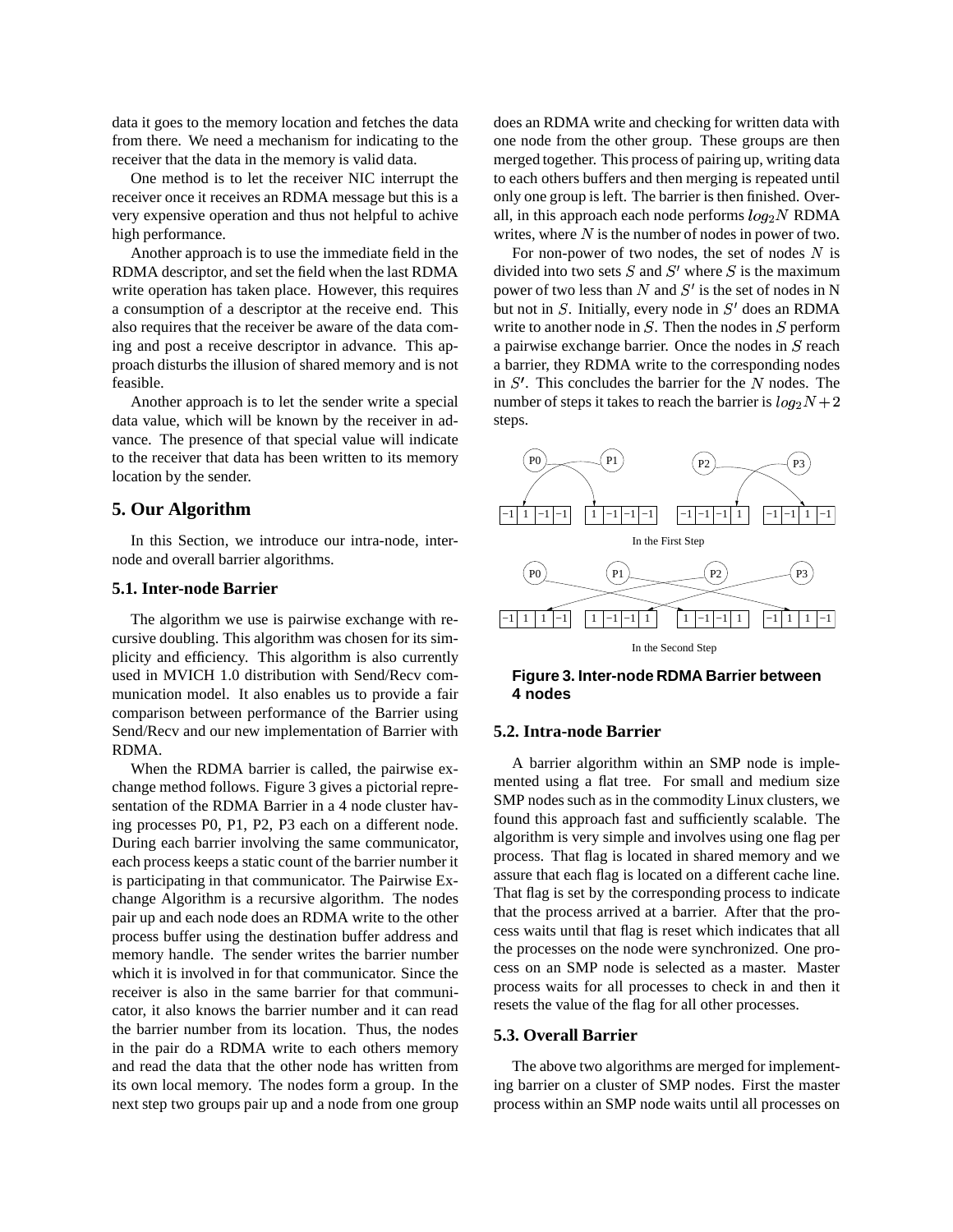the node check in at the barrier, then it executes internode barrier algorithm involving one master process on each node, and then it resets the value of all flags to notify the other processes that the global barrier operation is complete.

# **6. Design Solutions and Implementation Details**

We currently restrict ourselves to the RDMA Write operation because RDMA-Read is an optional feature of the VIA specification and not all implementations of VIA support it. Now we discuss the design solutions for the implementation of the inter-node RDMA Barrier with GigaNet cLAN as the cluster interconnect.

We indicate the nodes that take part in the barrier by the term 'barrier group'. As mentioned above, for cluster of SMP nodes, the master nodes form the barrier group.

## **6.1. Buffer Registration**

We register a buffer with every process. For SMP nodes, we register the buffer for only the master process, of size equal to the number of nodes in the barrier group. Every byte in the buffer is reserved for a different node in the barrier group. Nodes are differentiated on the basis of their *id* in their barrier group. Each node has a different *id* in the barrier group. The same buffer is reused for all the other following barrier operations and no new buffers need to be registered.

The first byte is reserved for the node with *id* 0, the second byte for the node with *id* 1 and so on. In Figure 3, each node has reserved a four byte buffer, with one byte reserved for every node in that barrier group.

#### **6.2. Address exchange**

For a node to write data in some other process's memory, the node needs to know the destination address and have the right memory handle. Thus, address of the buffers need to be communicated from one node to all the other nodes. Since the buffers are contiguously allocated and have the same handle, only the start address needs to be communicated to the other nodes. The implementation does address exchange when the barrier group is created using explicit Send/Recv primitives. Communicating the address need to be done only once.

#### **6.3. Buffer Initialization**

Since barrier is essentially a synchronization operation and the data passed is not relevant; we initialize all the buffer bytes reserved for barrier operation to a negative constant. It shall be shown in the next sub-section that we never indicate a barrier operation by a negative number and hence the initial value of negative constant

suffices. Figure 3 shows the first barrier operation of a program. The buffer bytes are initialized to the negative constant -1.

## **6.4. Data identification at the Receiver end**

When the receiver needs the data, it goes to the corresponding memory location and reads the data from there. The algorithm writes the barrier number at the destination. The receiver knows the barrier number that can be written. Hence it checks the location for the desired data. However the implementation does not check for the desired value, but instead it checks to see if the value written in its location by the other node is greater than or equal to the barrier number. This is to take care of consecutive barriers. In a barrier between a pair of nodes, one of the participating nodes may be slower than the other. The faster node may enter the second barrier before the slower exists the first one. Thus the faster node may overwrite the barrier number by the barrier number of the next barrier. Thus, as shown in Figure 3 if the nodes in the cluster are in the first barrier, process P0 will poll for a value greater than or equal to 1 to be written in its buffer by the various processes.

## **7. Experimental Results**

In this Section, we discuss the results that have been obtained for RDMA Barrier and compare it with the results for the MPI Barrier for a cluster of uniprocessor and SMP nodes.

We evaluated out implementation on the following clusters.

Cluster 1: A cluster of 8 nodes, each with a 66MHz PCI bus, 700MHz Pentium III machines, 1GB of Main memory and Linux version 2.2.17. The machines are connected using a GigaNet 5300 switch.

Cluster 2: A cluster of 16 nodes, each with a 33MHz PCI bus, 1000MHz Pentium III machines, 512MB of Main memory and Linux version 2.2.17. The machines are connected using a GigaNet 5300 switch.

Cluster 3: A cluster of 32 dual 500 MHz PIII machines. The nodes are PowerEdge-1300. The machines are connected using GigaNet 5000 and 5300 switches.

To obtain the barrier latency, we ran 10000 iterations of MPI Barrier and took the average of the barrier latencies at each node. The MVICH version used is mvich-1.0.

#### **7.1. Inter-Node Barrier Evaluation**

Figures 4(a) and 4(b) show the barrier latency for all nodes in Cluster 1 and Cluster 2. We ran the original MPI Barrier without modification, the results of which are labeled under Message Passing. The internode RDMA Barrier is labeled under RDMA.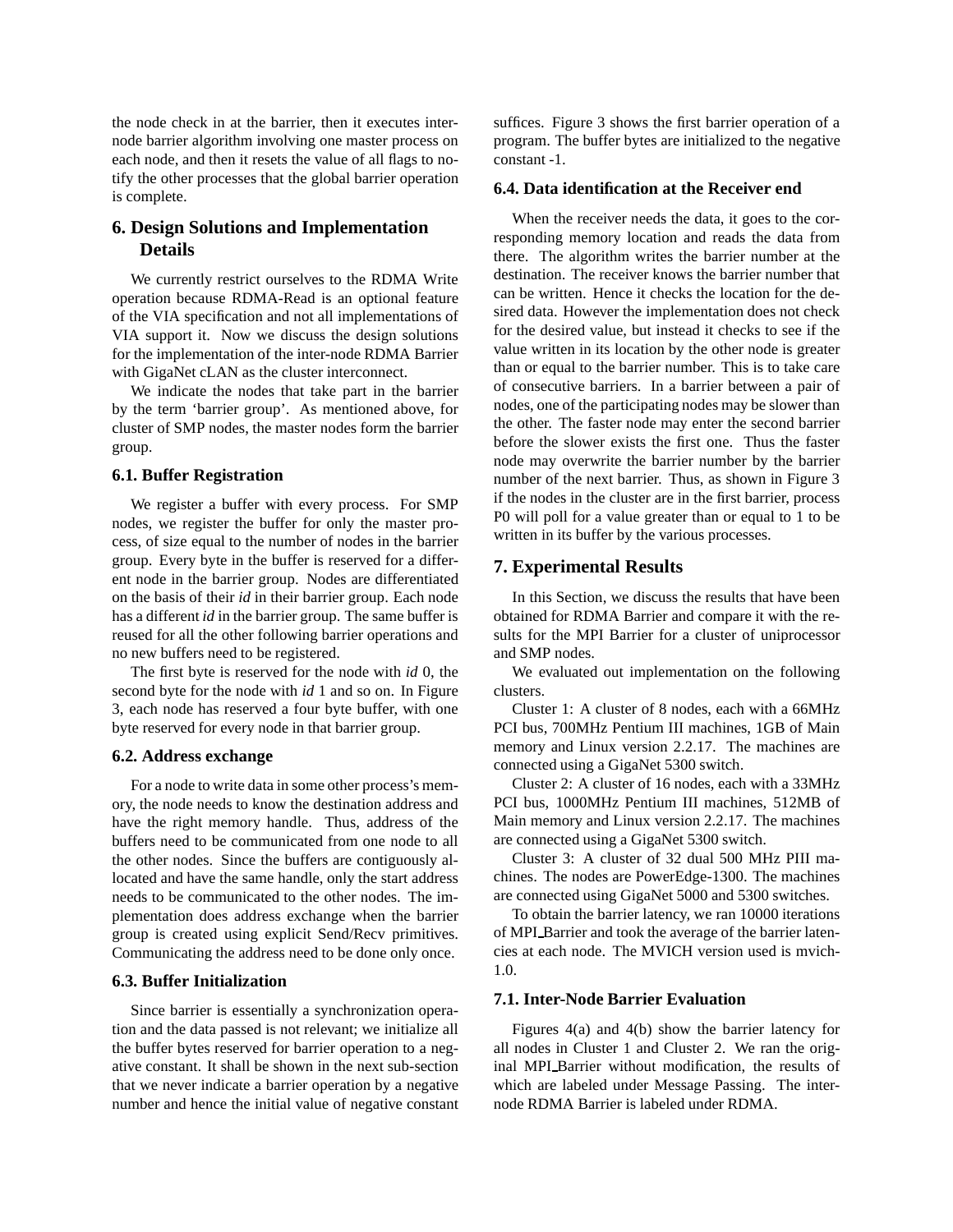

**Figure 4. Barrier Latency for All nodes**

For Cluster 1, the RDMA Barrier for 8 nodes completes in  $31.88\mu s$  as compared to the Message Passing Barrier, which completes in  $45.14\mu s$ . For every message sent, we save  $4\mu s$  in one-way latency. The RDMA Barrier outperforms the Message Passing Barrier for all power of 2 cases. This leads up to 29.4% performance improvement

Similar results are obtained in Cluster 2, where we see that RDMA Barrier for 8 nodes completes in  $29\mu s$  as compared to  $40.5\mu s$  of the Message Passing Barrier. The results for 16 nodes in Cluster 2 show that RDMA Barrier completes in  $39.4\mu s$  as compared to Message Passing Barrier which takes  $56.3\mu$ s. This leads up to 28.4% improvement on the 8 nodes and 30% for 16 nodes and is thus scalable.

The barrier latency for non-power of 2 nodes is greater than the power of 2 nodes because they execute larger number of steps. The timings for non power of two nodes also demonstrate an improvement in performance of inter-node RDMA Barrier as compared to Message Passing Barrier.

Evaluation of the inter-node barrier is done by running one task on each node of Cluster 3. In Figure 5 we obtain an improvement up to 41% for 16 and 32 nodes using RDMA Barrier. The Message Passing Barrier is labelled under MPI- 1task/node and the RDMA barrier is labelled under RDMA - 1task/node.

#### **7.2. Overall Barrier Evaluation**

The overall barrier was evaluated on Cluster 3, which contains dual SMP processors. Our barrier uses shared memory protocol within SMP node and RDMA accross the network.

Evaluation of the overall barrier by using both the dual processors on each node, by running two tasks on each node. Figure 5 shows graphs for the overall barrier algorithm that integrates shared memory and RDMA, and the corresponding MPI barrier operation that is based on point-to-point message passing.

We observe increased performance advantage of the RDMA barrier over the MPI barrier as the number of processors grows. Our barrier is able to exploit shared memory very effectively as the difference between one and two task per node results is very close. In case of the MVICH barrier, the gap between these two configurations is substantial and growing as the number of nodes increases. Overall, the proposed RDMA barrier outperforms the barrier based on point-to-point message passing by a large factor. For example, on 32 nodes and 64 tasks the message passing barrier takes  $193\mu s$  whereas the overall RDMA barrier takes only  $65\mu s$ . We see a performance improvement of 66%.

# **8. Conclusions and Future Work**

We have presented a new approach for implementing efficient barrier on clusters with SMP nodes. This scheme exploits remote memory operations across nodes and shared memory within an SMP node. The barrier algorithms together with design and implementation issues on clusters with GigaNet cLAN VIA are presented. The complete implementation is evaluated on three different cluster configurations. The results demonstrate that the new scheme delivers up to 66% reduction in barrier latency on a 64 processor (32 dual processor nodes) cluster. The results also demonstrate that the proposed scheme is scalable and can deliver better performance as the system size increases.

In the current paper, we have focused on barrier. We are extending our framework for other common collective operations such as broadcast, and all-reduce operations. We plan to incorporate the new schemes into the collective communication libraries for VIA/InfiniBand clusters. We also plan to study the application-level performance benefits of the proposed new schemes.